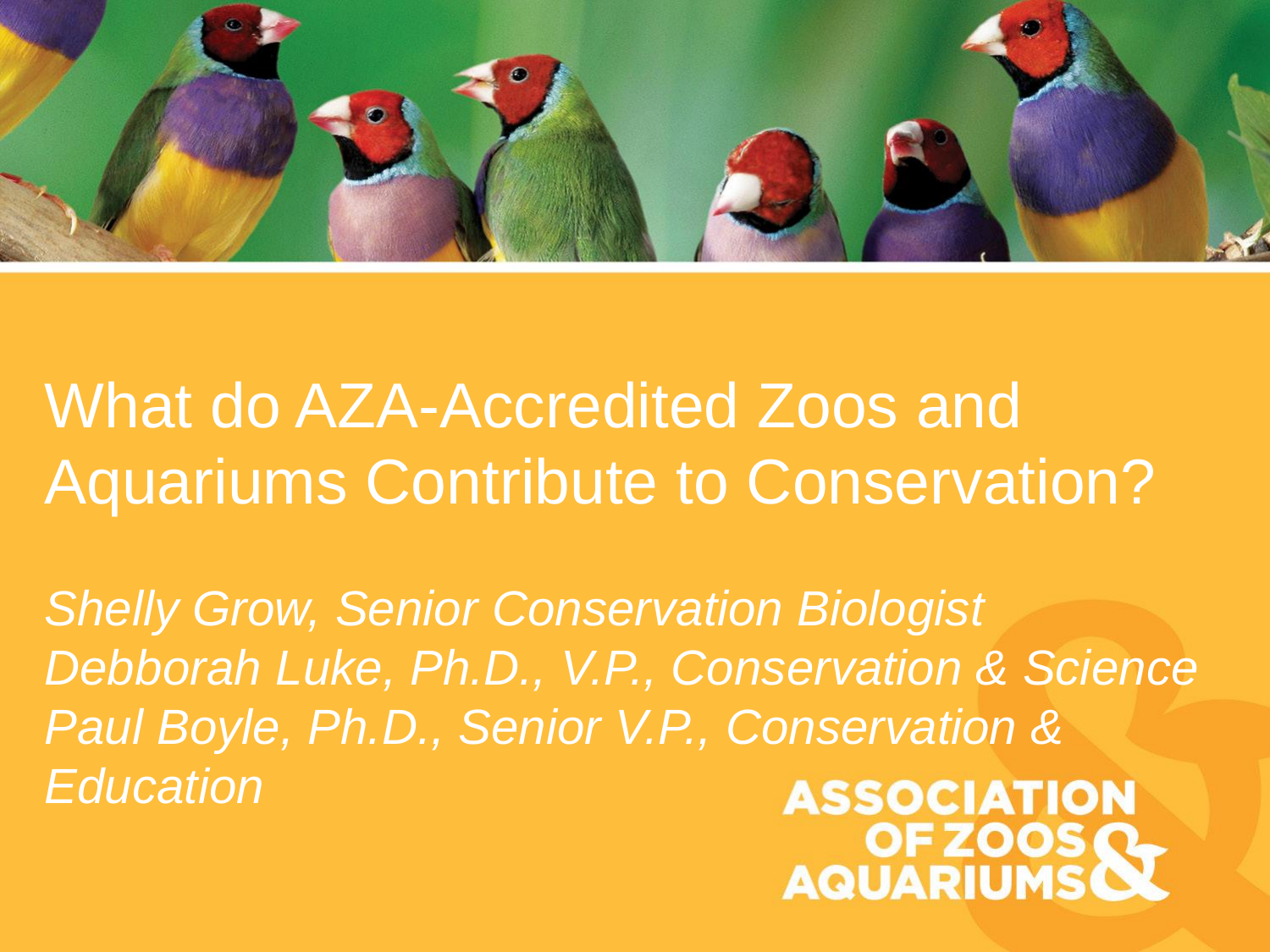## **Outline**

- Contributing to Conservation
- Annual Report on Conservation Science Background & Today
- Recent Survey Results
- Future Directions

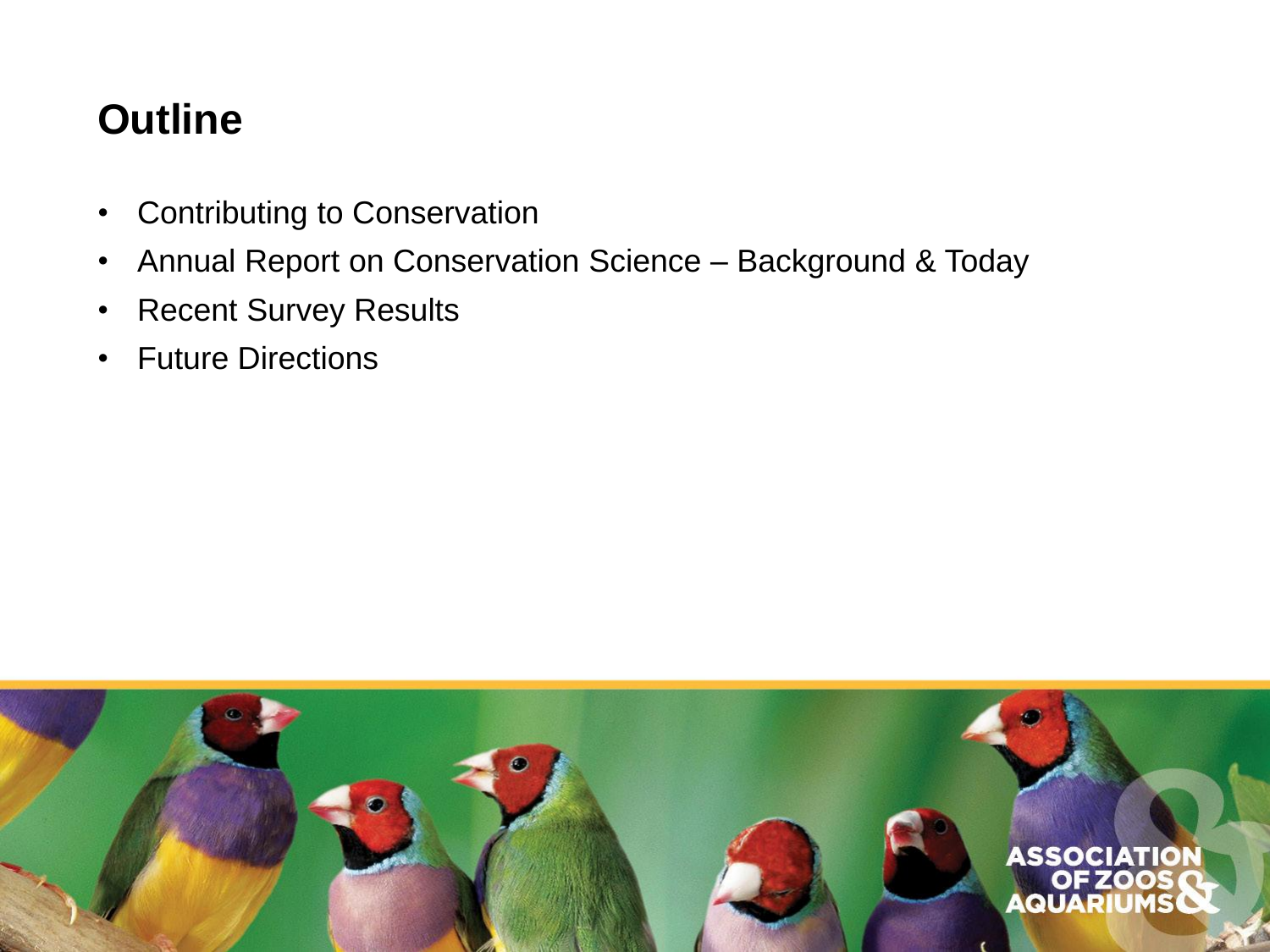# **Contributing to Conservation**

Conservation is a primary goal of zoos and aquariums accredited by the Association of Zoos and Aquariums (AZA) with eight related accreditation standards:

- Mission related
- A written conservation action plan/strategy
- Activities should be evaluated and measured for impact
- Participation in SSPs
- Support and participate in AZA, Animal Programs, and others' wildlife conservation programs
- Demonstrate responsible energy and natural resource conservation

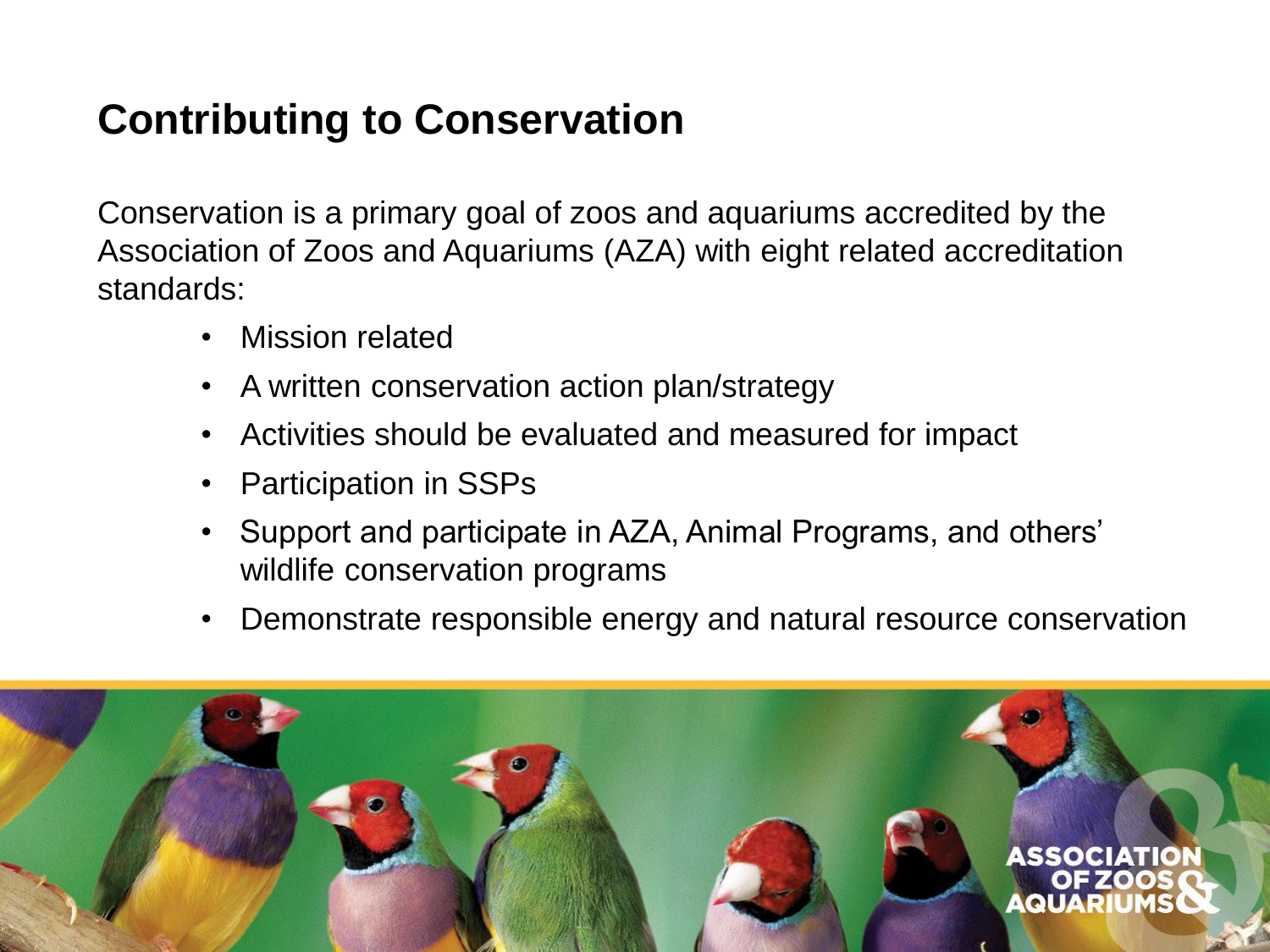### **Species Recovery**

- Evidence of saving species from brink of extinction in the long-run
- Last individuals of a species brought into accredited facilities, and / or managed population used to establish new wild populations
	- Arabian oryx in the Arabian Peninsula EW  $\rightarrow$  VU
	- Przewalski's horse in northwestern China  $FW \rightarrow FN$
	- Golden lion tamarin in Brazil CR  $\rightarrow$  EN
	- Black footed ferret in US 18 individuals found, now 1000 in wild
	- American burying beetle on Nantucket Island reintroductions halted, population experiencing growth

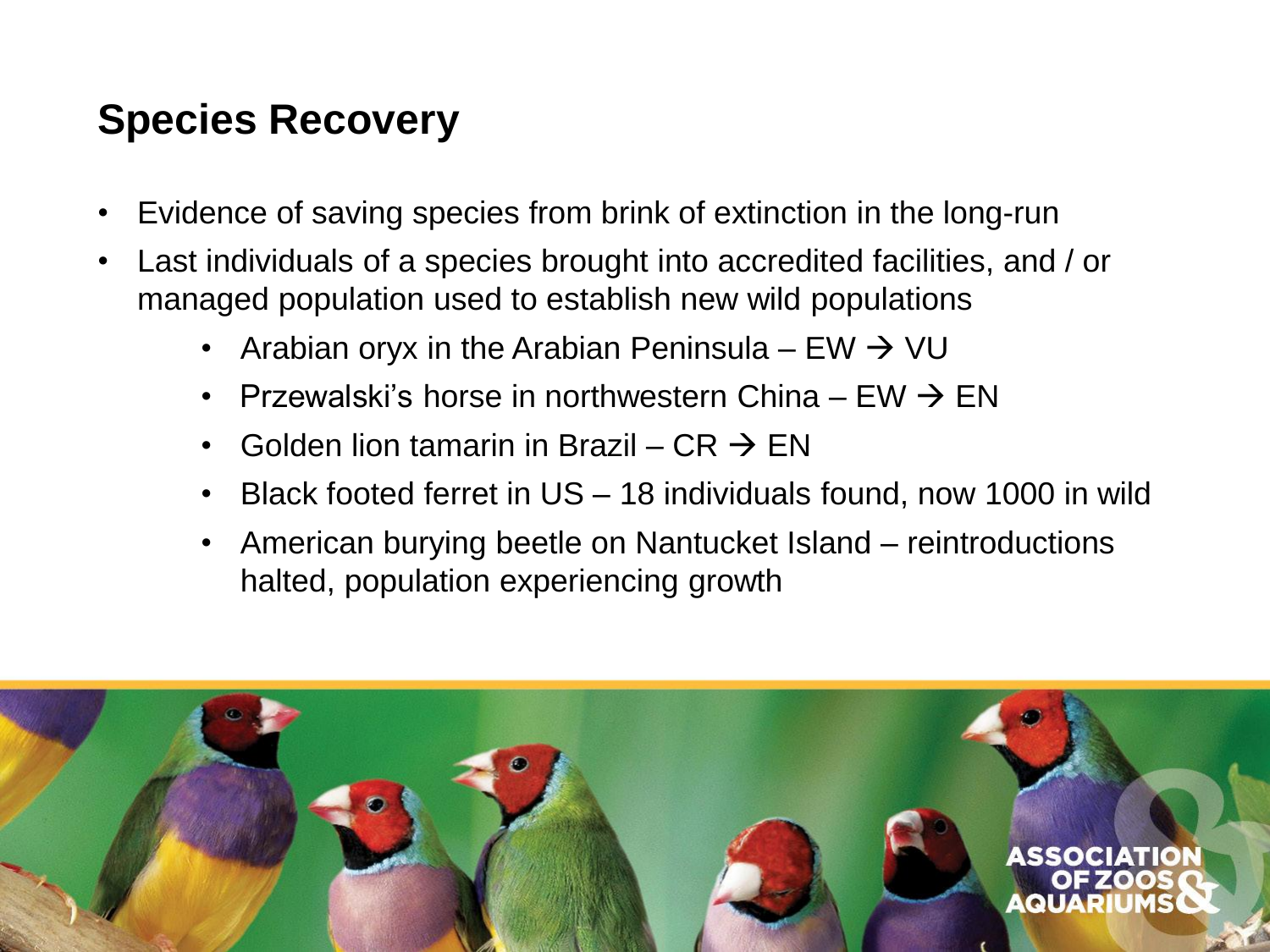#### **How Do We Know What Members Do?**

- Annual survey of AZA membership, the Annual Report on Conservation Science (ARCS)
- In place since 1990
- One respondent per facility, identified by director

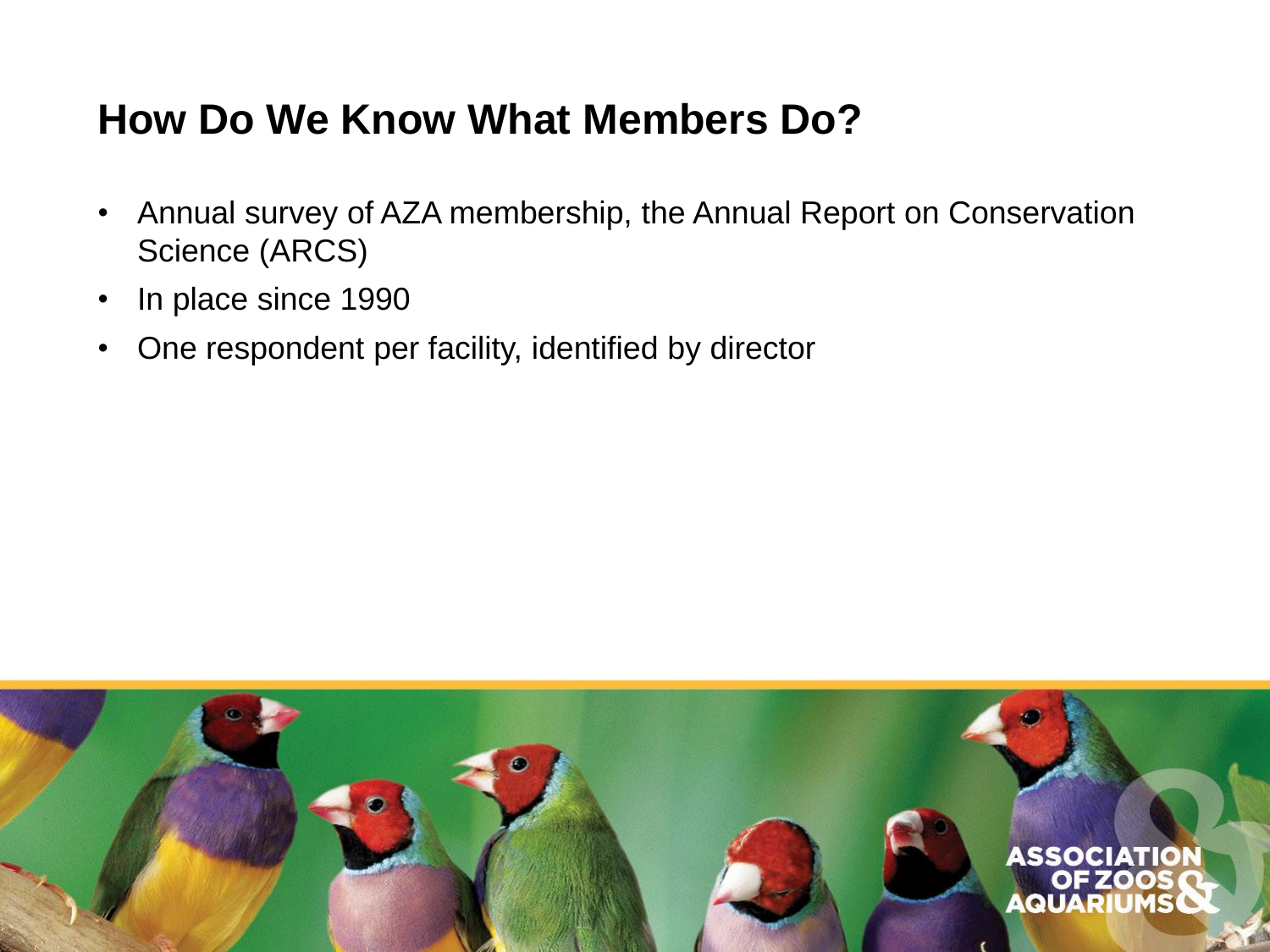# **History of ARCS**

- 1990-2009
	- Definition of what to include changed over time & interpretation varied
	- Very broad included field initiatives, research, conservation education, and "green" projects
	- Reporting system changed at least three times

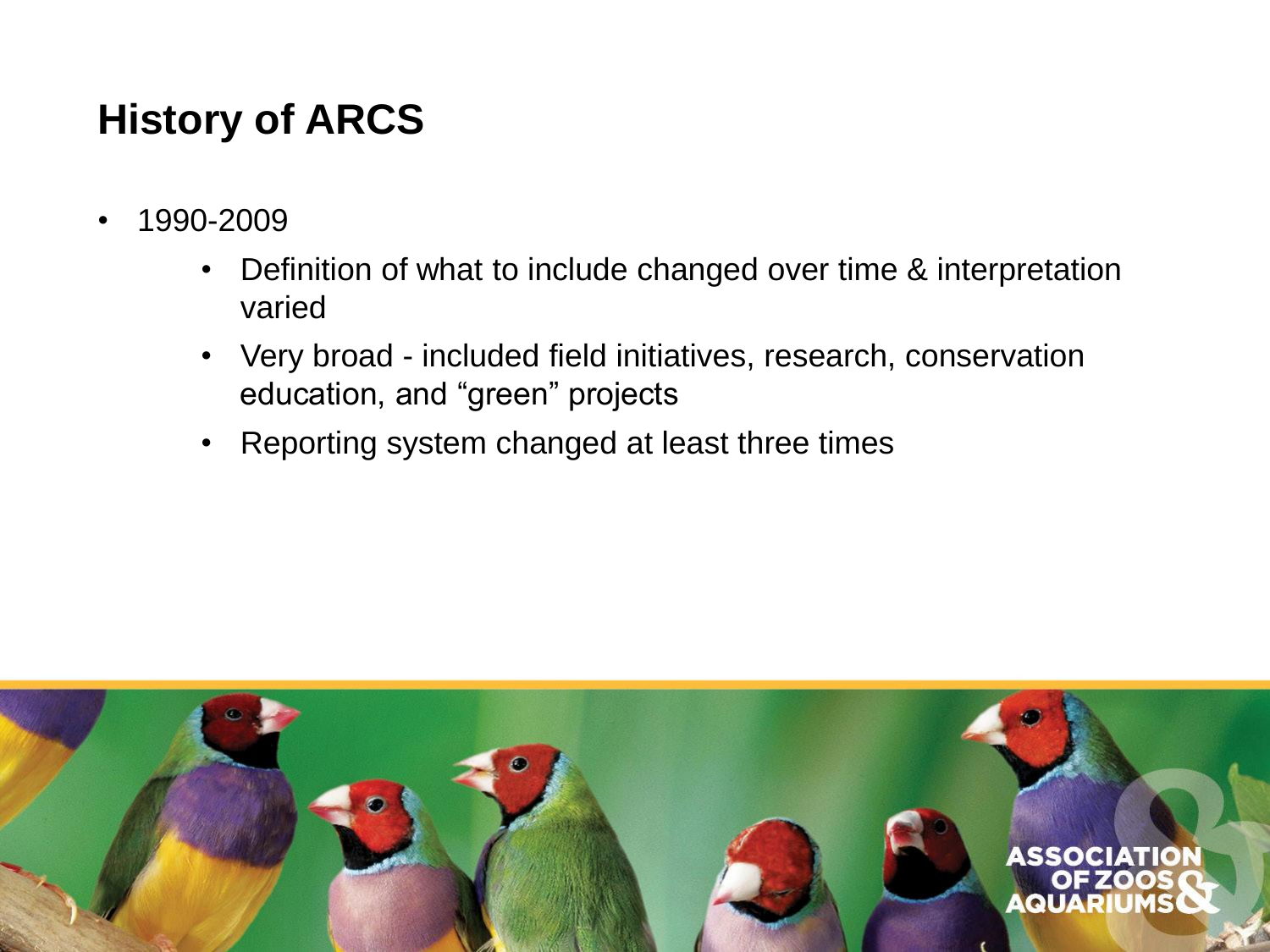## **History of ARCS**

- Results over time (1990-2009)
	- Cumbersome process frustrated survey respondents
	- Too much to report led to less data submitted
	- Data biased toward respondent expertise
	- Difficult to review and / or draw conclusions

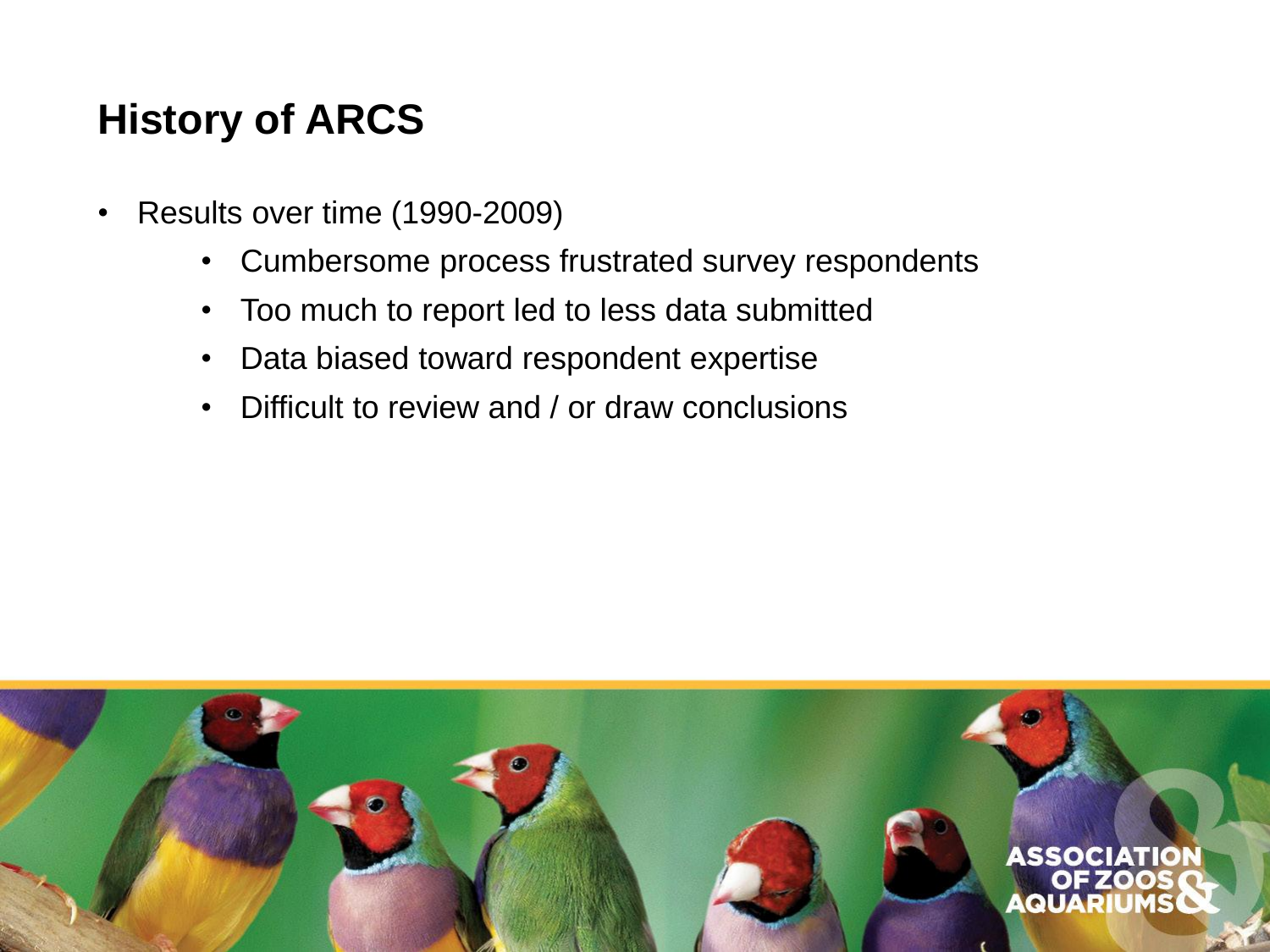# **ARCS Today**

- 2010 present
	- Focus narrowed to projects with a *direct impact on animals in the wild* (Field Cons. Cmte. & AZA Staff)
	- Definition standardized interpretation of what to include
	- Submissions reviewed FCC members, feedback discussed with members
	- Survey tweaked to capture priority information
	- New online system informed by process (2013 soft launch for 2012 activity)

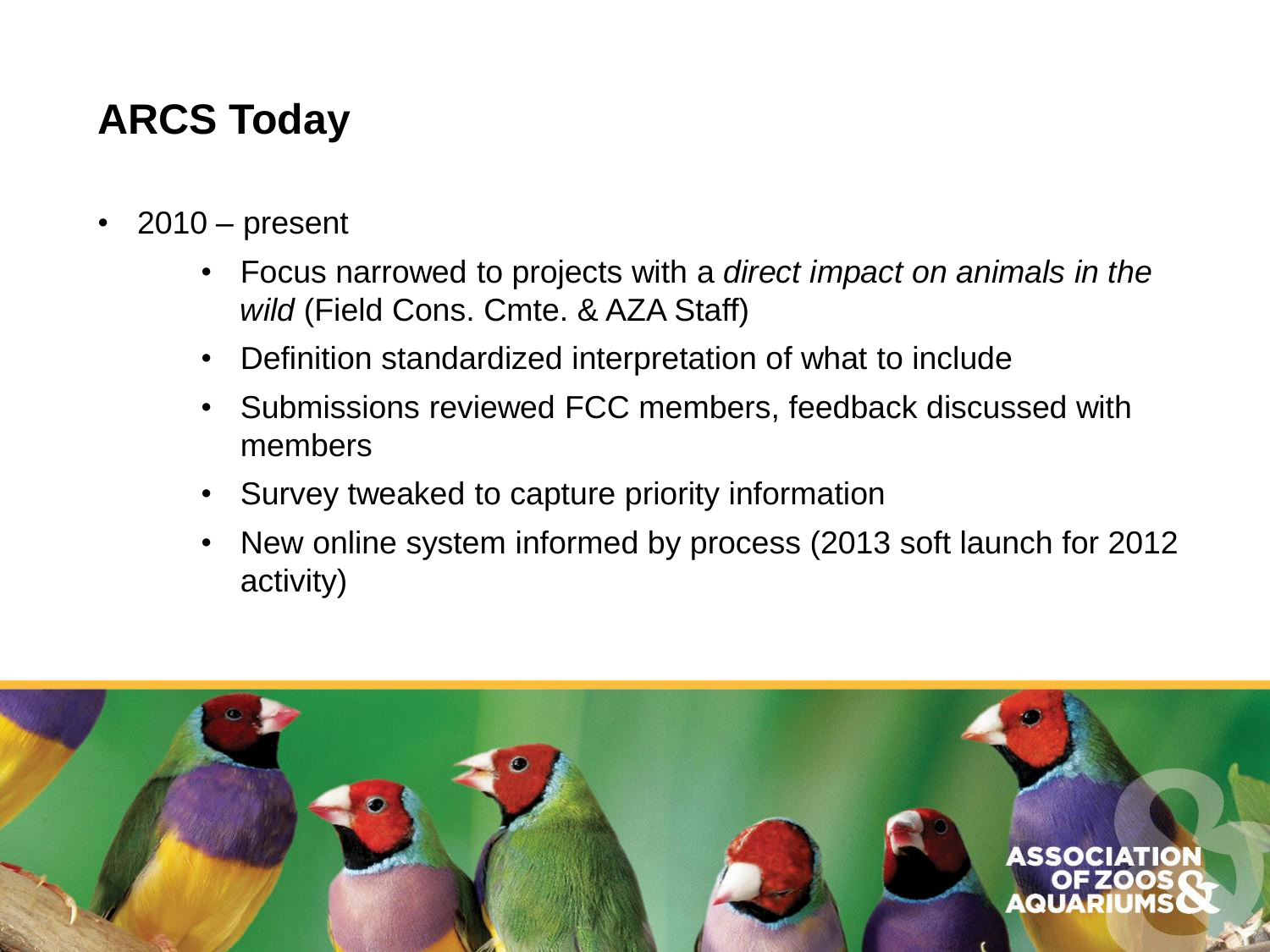#### **2010 – 2011 Results**

- 2010 \$130 million spent (186 of 239 facilities responded)
- 2011 \$160 million spent (184 of 241 facilities responded)
- Facilities spending the most, as compared to their annual budget:

|                                               |                                        | <b>Los Angeles Zoo and Botanical</b>        |
|-----------------------------------------------|----------------------------------------|---------------------------------------------|
| <b>International Crane Foundation</b>         | <b>Monterey Bay Aquarium</b>           | <b>Gardens</b>                              |
|                                               | <b>Vancouver Aquarium Marine</b>       |                                             |
| <b>Alaska Sealife Center</b>                  | <b>Science Centre</b>                  | <b>Dallas World Aquarium</b>                |
|                                               |                                        |                                             |
| <b>WCS - Bronx Zoo</b>                        | <b>Memphis Zoo</b>                     | <b>San Diego Zoo</b>                        |
| <b>WCS-Central Park Zoo</b>                   | <b>Temaiken Foundation</b>             | <b>San Diego Zoo Safari Park</b>            |
| <b>WCS-Queens Zoo</b>                         | <b>Tracy Aviary</b>                    | <b>South Carolina Aquarium</b>              |
| <b>WCS - Prospect Park Zoo</b>                | <b>Bramble Park Zoo</b>                | <b>Omaha's Henry Doorly Zoo</b>             |
| <b>WCS-New York Aquarium</b>                  | <b>Tampa's Lowry Park Zoo</b>          | <b>North Carolina Zoological Park</b>       |
| <b>Virginia Aquarium &amp; Marine Science</b> |                                        |                                             |
| <b>Center</b>                                 | <b>Zoo Atlanta</b>                     | <b>Cheyenne Mountain Zoo</b>                |
|                                               | <b>Smithsonian National Zoological</b> |                                             |
| <b>Zoo Boise</b>                              | <b>Park</b>                            | <b>Lincoln Park Zoo</b>                     |
|                                               |                                        |                                             |
| <b>Gladys Porter Zoo</b>                      | <b>Fossil Rim Wildlife Center</b>      | <b>Western North Carolina Nature Center</b> |
| <b>New England Aquarium</b>                   | <b>Columbus Zoo and Aquarium</b>       | <b>Denver Zoological Gardens</b>            |
| <b>Toronto Zoo</b>                            | <b>Woodland Park Zoo</b>               | <b>Oglebay's Good Zoo</b>                   |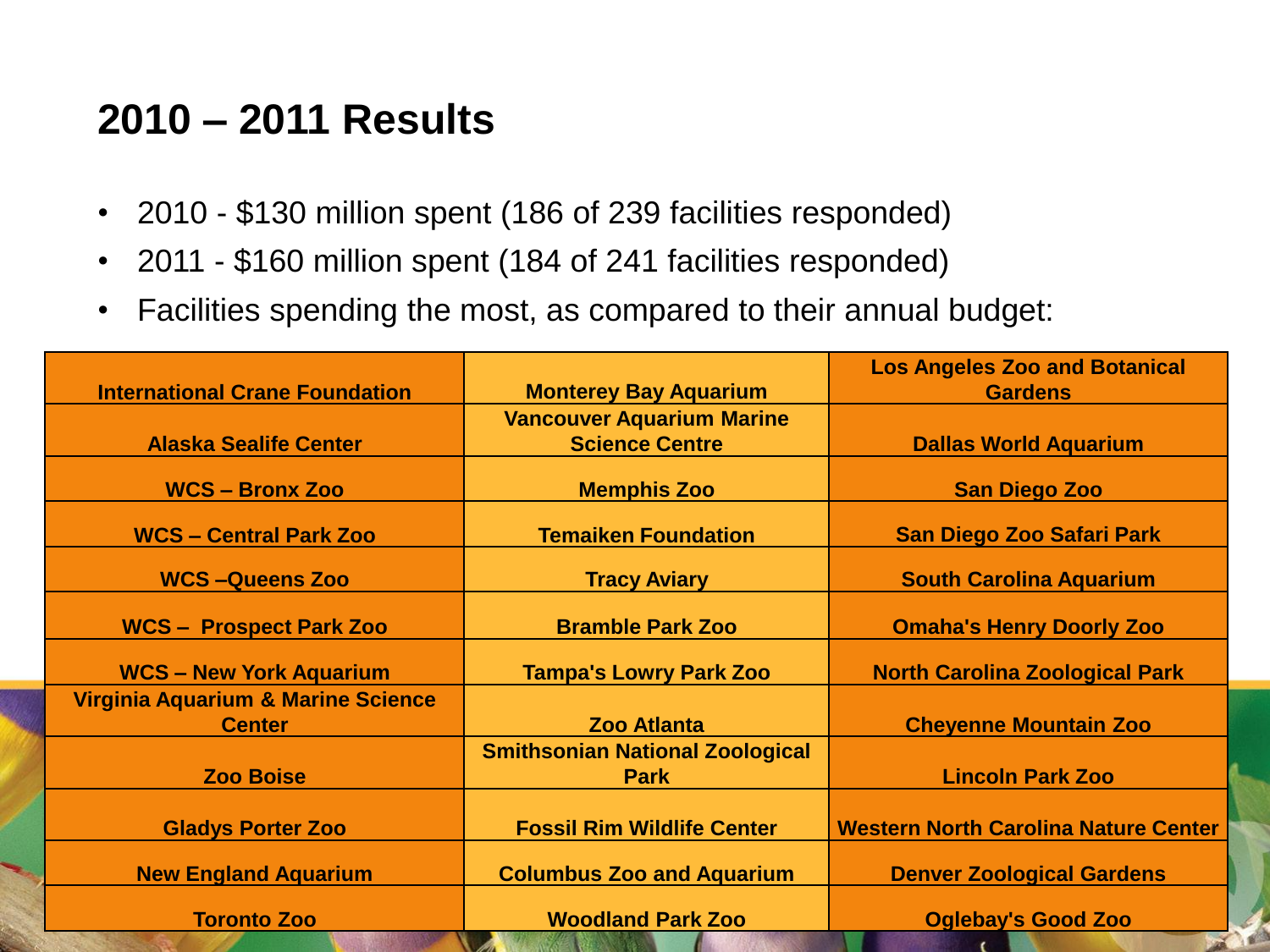## **Where Do AZA Facilities Work?**

#### 2010:



2011:

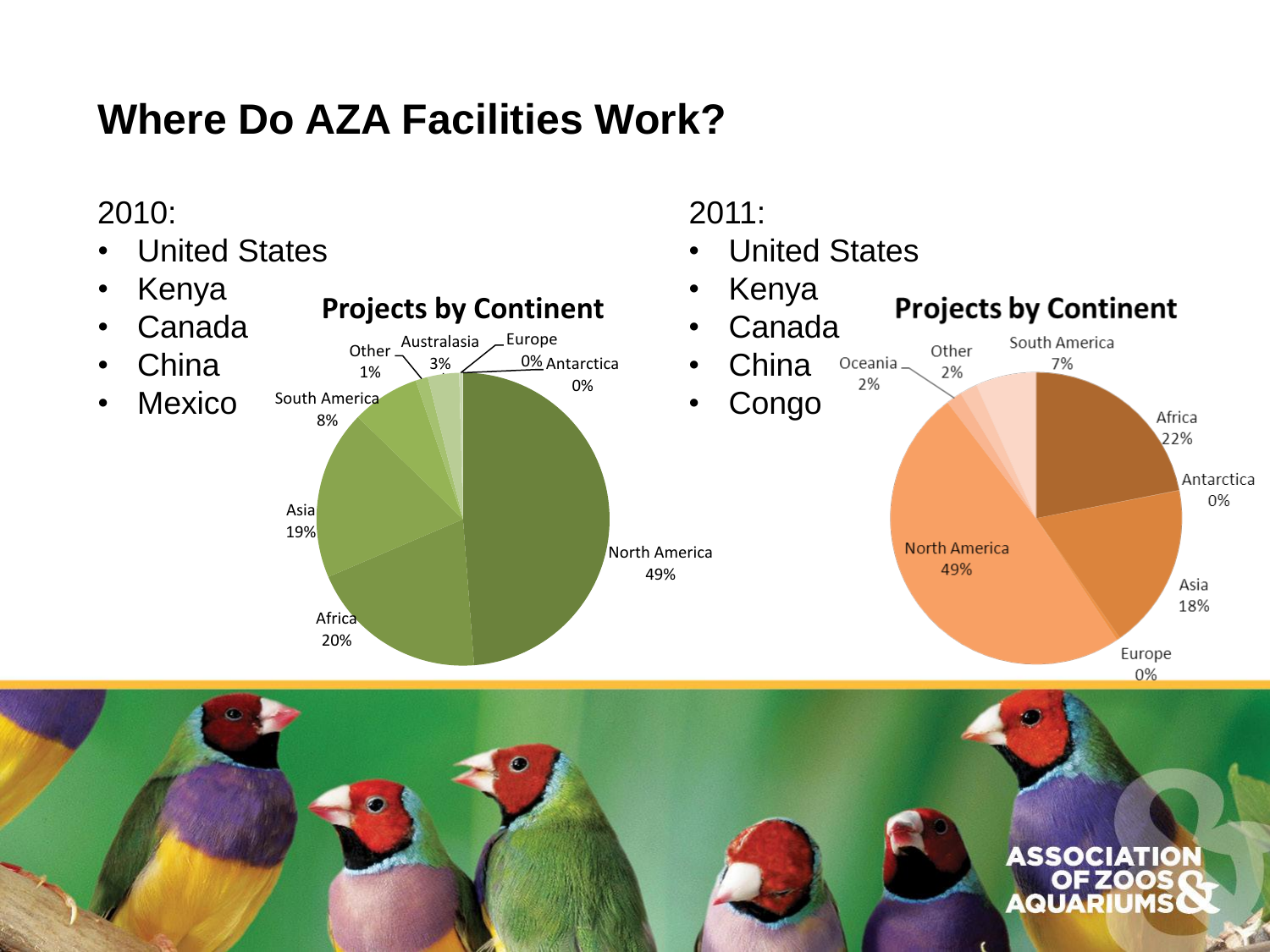#### **Target Taxon**

- In 2011, projects targeted 692 species
	- WAZA review showed mammal bias of 50% (Gusset & Dick 2010)



#### **Number of Species (n=692)**

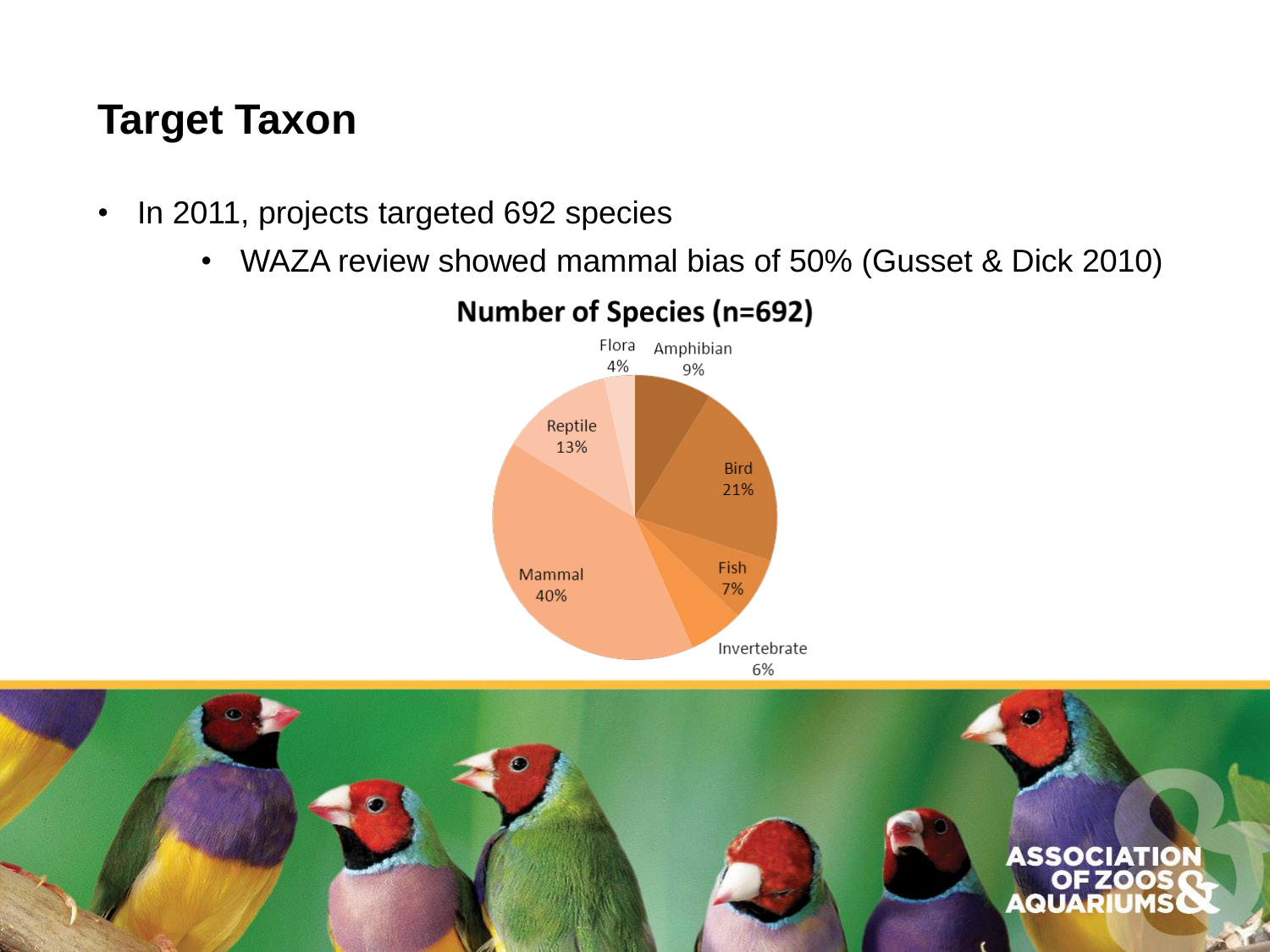#### **Target Species**

- The ten species with the most projects were all mammals
- Birds were the target of 21% of projects

| <b>Mammals</b>              | <b>IUCN Status</b> |
|-----------------------------|--------------------|
| <b>Cheetah</b>              | VU                 |
| <b>Elephant, African</b>    | VU                 |
| <b>Dog, African Hunting</b> | EN                 |
| <b>Chimpanzee</b>           | EN                 |
| Lion                        | VU                 |
| <b>Jaguar</b>               | NΤ                 |
| <b>Leopard, Snow</b>        | EN                 |
| <b>Elephant, Asian</b>      | EN                 |
| Zebra, Grevy's              | <b>EN</b>          |
| <b>Bear, Polar</b>          | VU                 |

| <b>Birds</b>               | <b>IUCN Status</b> |
|----------------------------|--------------------|
| <b>Penguin, Humboldt</b>   | VU                 |
| <b>Penguin, African</b>    | EN                 |
| <b>Ostrich, Red-necked</b> | <b>CR</b>          |
| <b>Plover, Piping</b>      | <b>NT</b>          |
| <b>Crane, Whooping</b>     | <b>EN</b>          |
| <b>Swan, Trumpeter</b>     | LC                 |
| <b>Condor, California</b>  | CR                 |
| <b>Macaw, Scarlet</b>      | LC                 |
| <b>Condor, Andean</b>      | <b>NT</b>          |

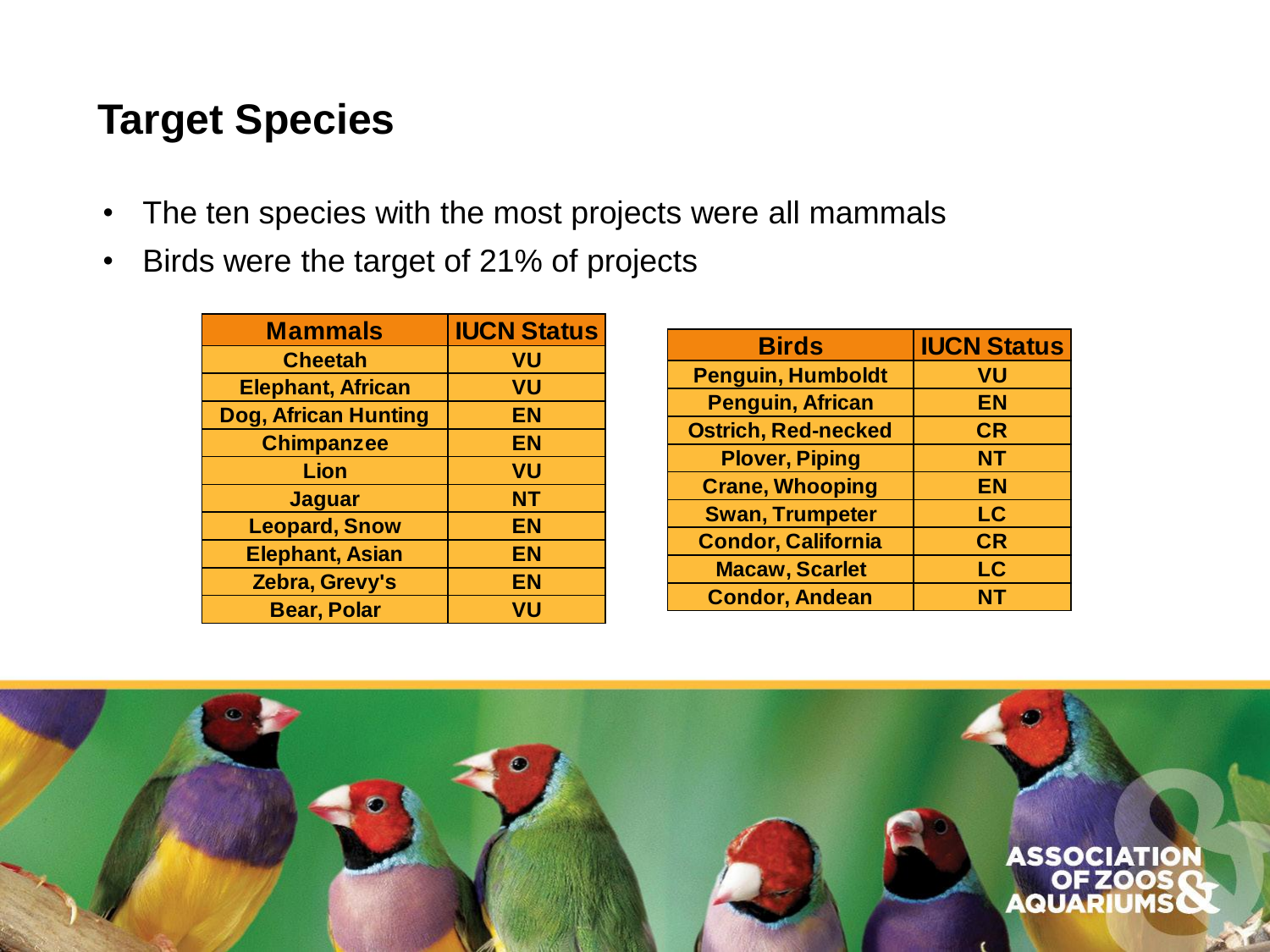## **Additional Target Species**

| <b>Reptiles</b>                         | <b>IUCN Status</b> |
|-----------------------------------------|--------------------|
| <b>Turtle, Loggerhead</b>               | <b>EN</b>          |
| <b>Turtle, Green</b>                    | <b>EN</b>          |
| <b>Turtle, Blanding's</b>               | <b>EN</b>          |
| <b>Turtle, Red-necked Pond</b>          | <b>EN</b>          |
| Dragon, Komodo                          | VU                 |
| <b>Terrapin, Diamondback</b>            | <b>NT</b>          |
| <b>Crocodile, Philippine</b>            | <b>CR</b>          |
| <b>Turtle, Atlantic (Kemp's) Ridley</b> | CR                 |

| <b>Amphibians</b>                 | <b>IUCN Status</b> |
|-----------------------------------|--------------------|
| <b>Hellbender</b>                 | <b>NT</b>          |
| <b>Toad, Puerto Rican Crested</b> | <b>CR</b>          |
| <b>Frog, Panamanian Golden</b>    | <b>CR</b>          |
| <b>Frog, Oregon Spotted</b>       | VU                 |
| <b>Toad, Wyoming</b>              | <b>EW</b>          |
| <b>Toad, Kihansi Spray</b>        | <b>EW</b>          |
| <b>Salamander, Chinese Giant</b>  | CR                 |

| Fish                  | <b>IUCN Status</b> |
|-----------------------|--------------------|
| <b>Shark, Sixgill</b> | NT                 |
| <b>Shark, Whale</b>   | VU                 |

| <b>Invertebrates</b>                | <b>Status</b>    |
|-------------------------------------|------------------|
| <b>Butterfly, Karner Blue</b>       | <b>ESA</b>       |
| <b>White Faced Bee</b>              | <b>NotListed</b> |
| <b>Butterfly, Monarch</b>           | <b>NotListed</b> |
| <b>Butterfly, Oregon Silverspot</b> | <b>ESA</b>       |

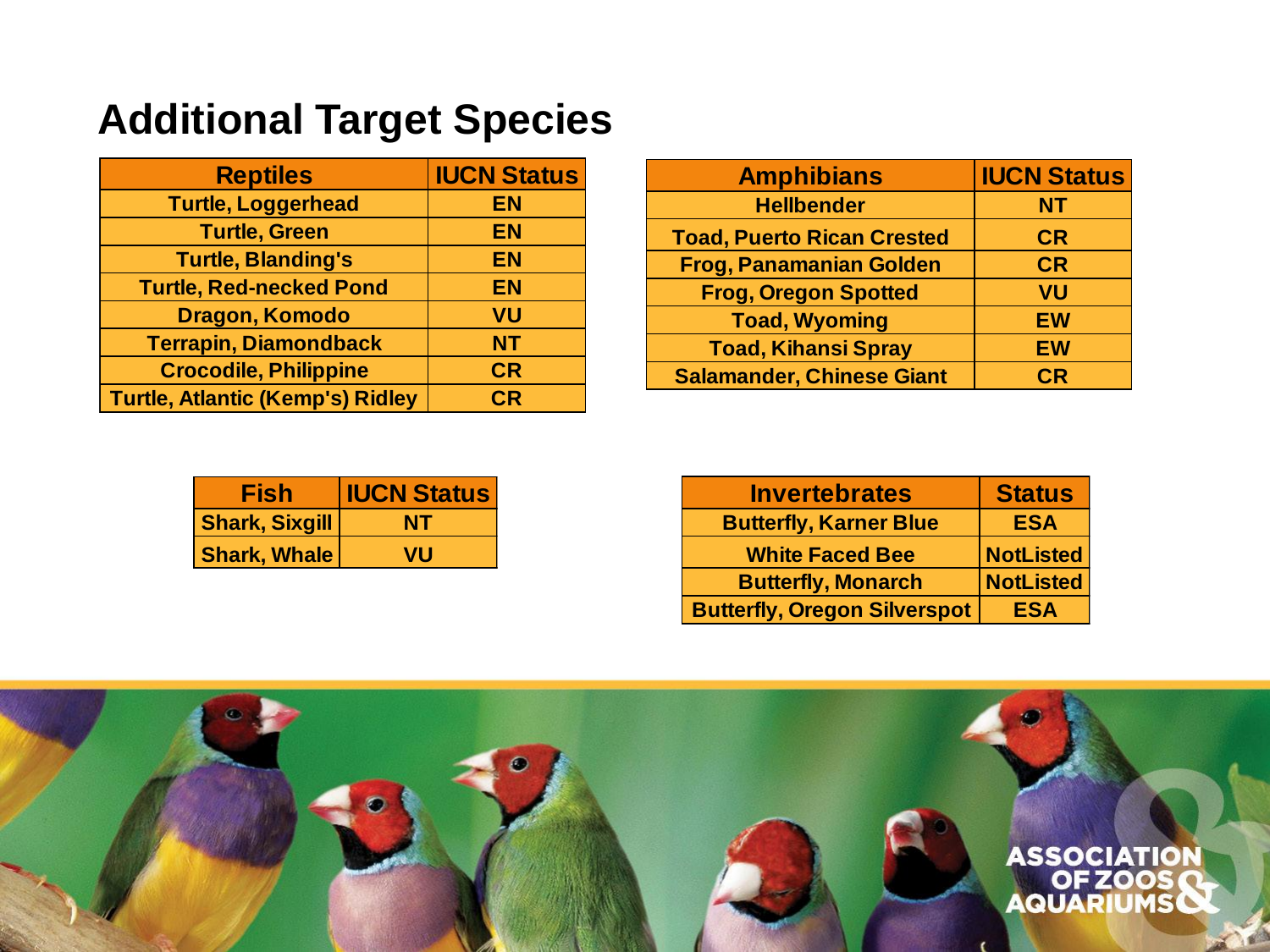#### **Target Species**

• 40 most frequently supported species are generally of conservation concern **IUCN Status per Taxon**



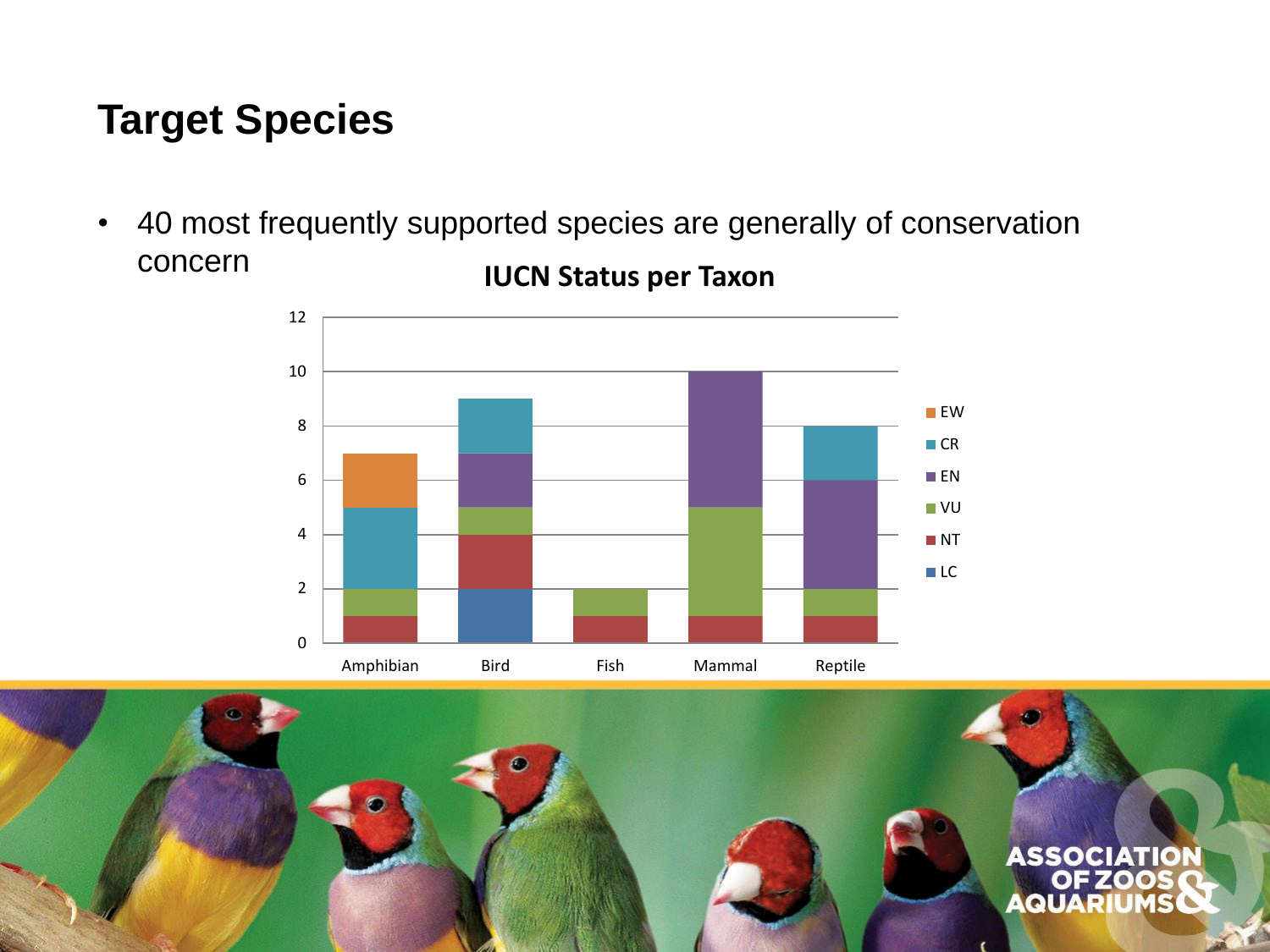## **Outcomes of Recent ARCS Surveys**

- Shared Results
	- Directors received letters recapping their contributions (2010 results)
	- Directors Policy Meetings (2011 and 2012)
	- Presentations at AZA Conferences (2011 and 2012)
	- Press release (2013)
	- Online, searchable database newly available to AZA members
- Increased Support
	- Facilities identifying ways to increase amount dedicated to field conservation
	- High level of interest in evaluating and maximizing impact

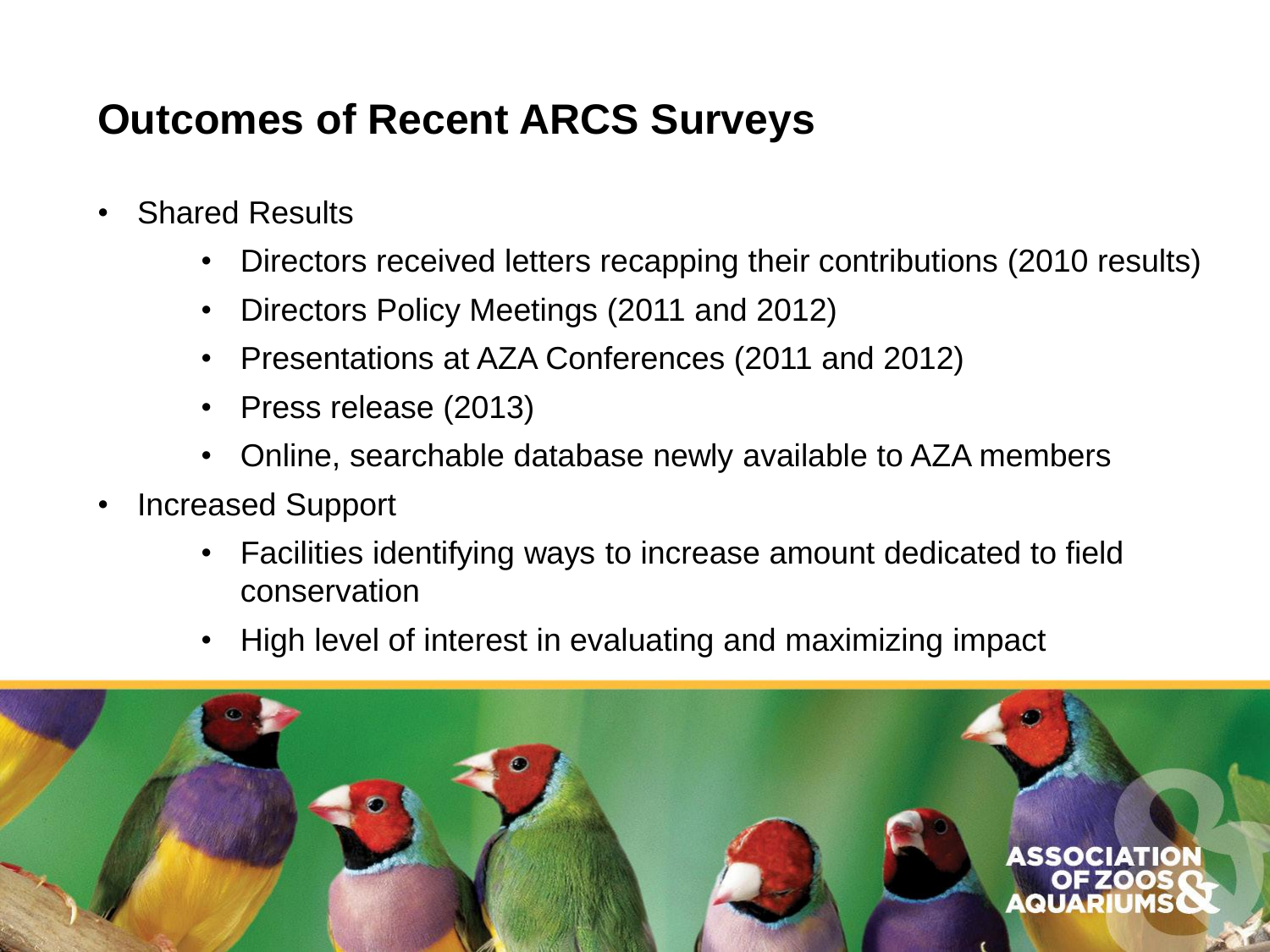## **Conservation is More than just "Field"**

- Focus on "direct impacts on animals in the wild" excludes many elements of conservation, including:
	- Conservation education
	- Research
	- Green / sustainable practices
- Appropriate committees & AZA staff are developing appropriate definitions and surveys
	- Conservation Education Committee
	- Research & Technology Committee
	- Green Scientific Advisory Group

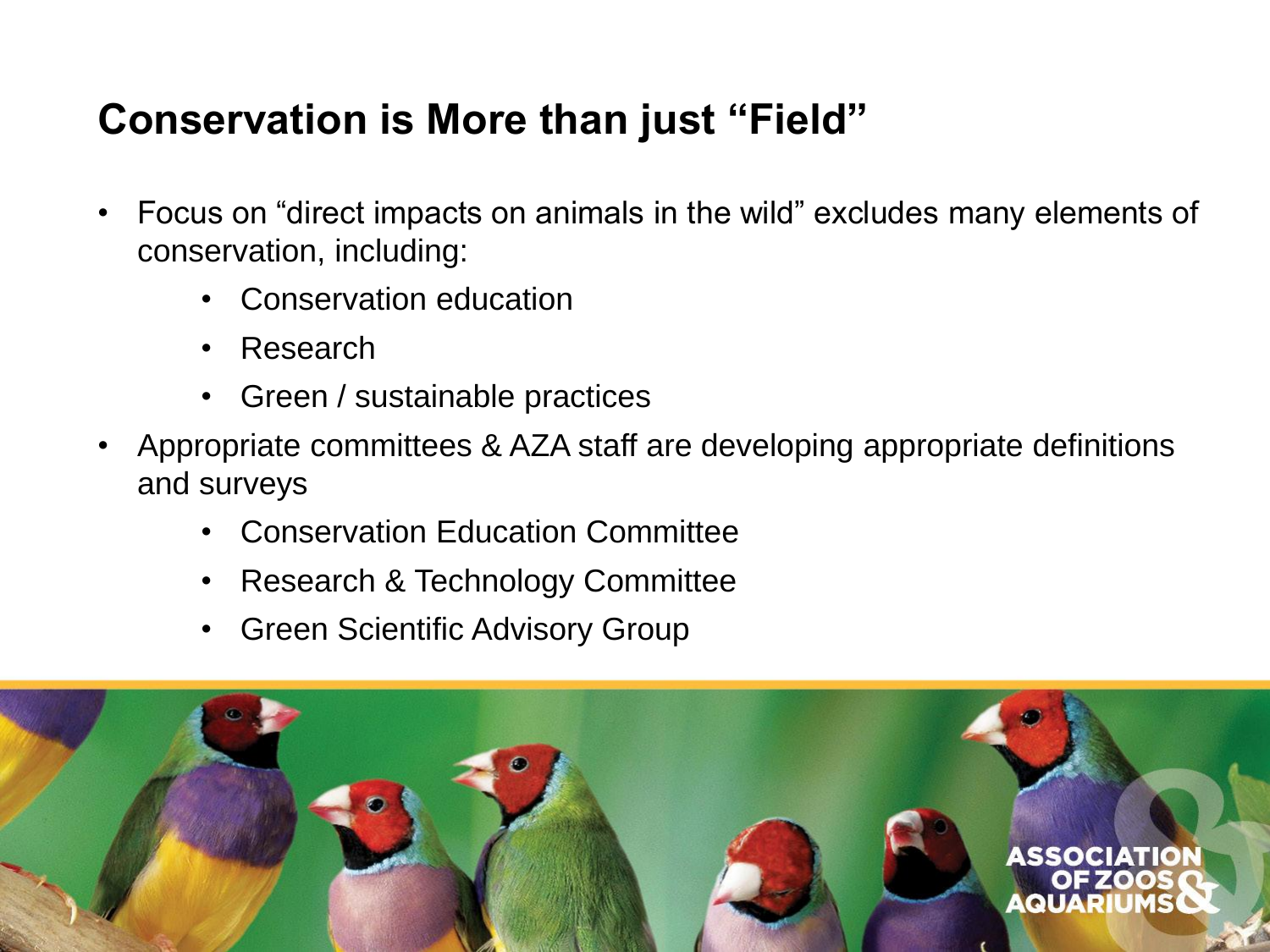## **Future ARCS**

- Some metrics may differ, for example:
	- Research # of graduate degrees conferred
	- Education # of students engaged
	- GSAG # of facilities documenting annual energy usage
- Some projects will overlap areas, for example:
	- Conducting health assessments of endangered species
	- Supporting schools in regions with high biodiversity
	- Reducing impervious surfaces (e.g., parking lots or roofs) to minimize run-off in imperiled waterways

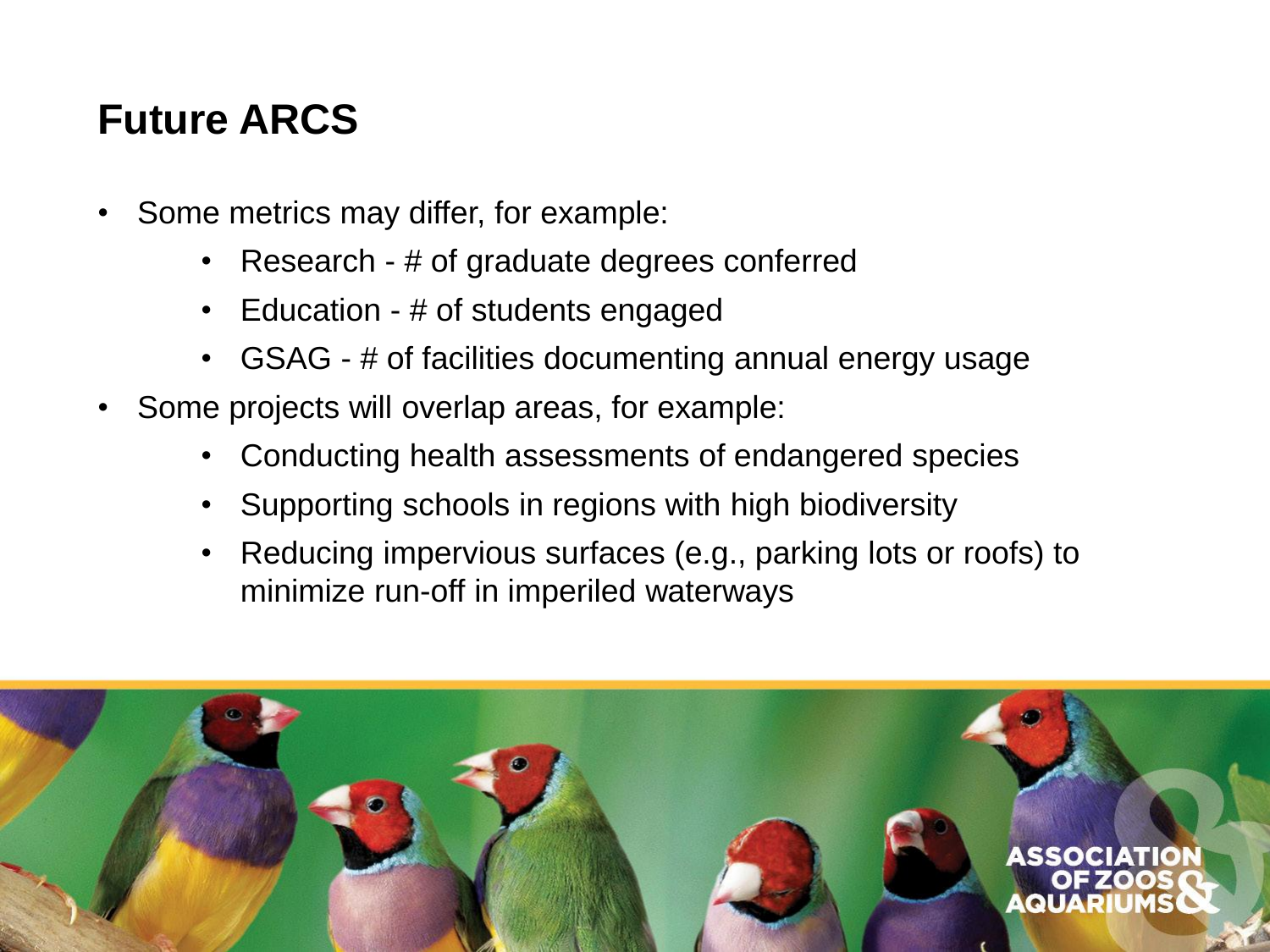#### **Ultimate Scope and Vision**

- To describe fully the multi-dimensional contributions that accredited zoos and aquariums make to conservation
	- Data are internally consistent
	- What is being described is clear and transparent
	- Information is accessible, widely utilized, and inspires ever-more impactful conservation action